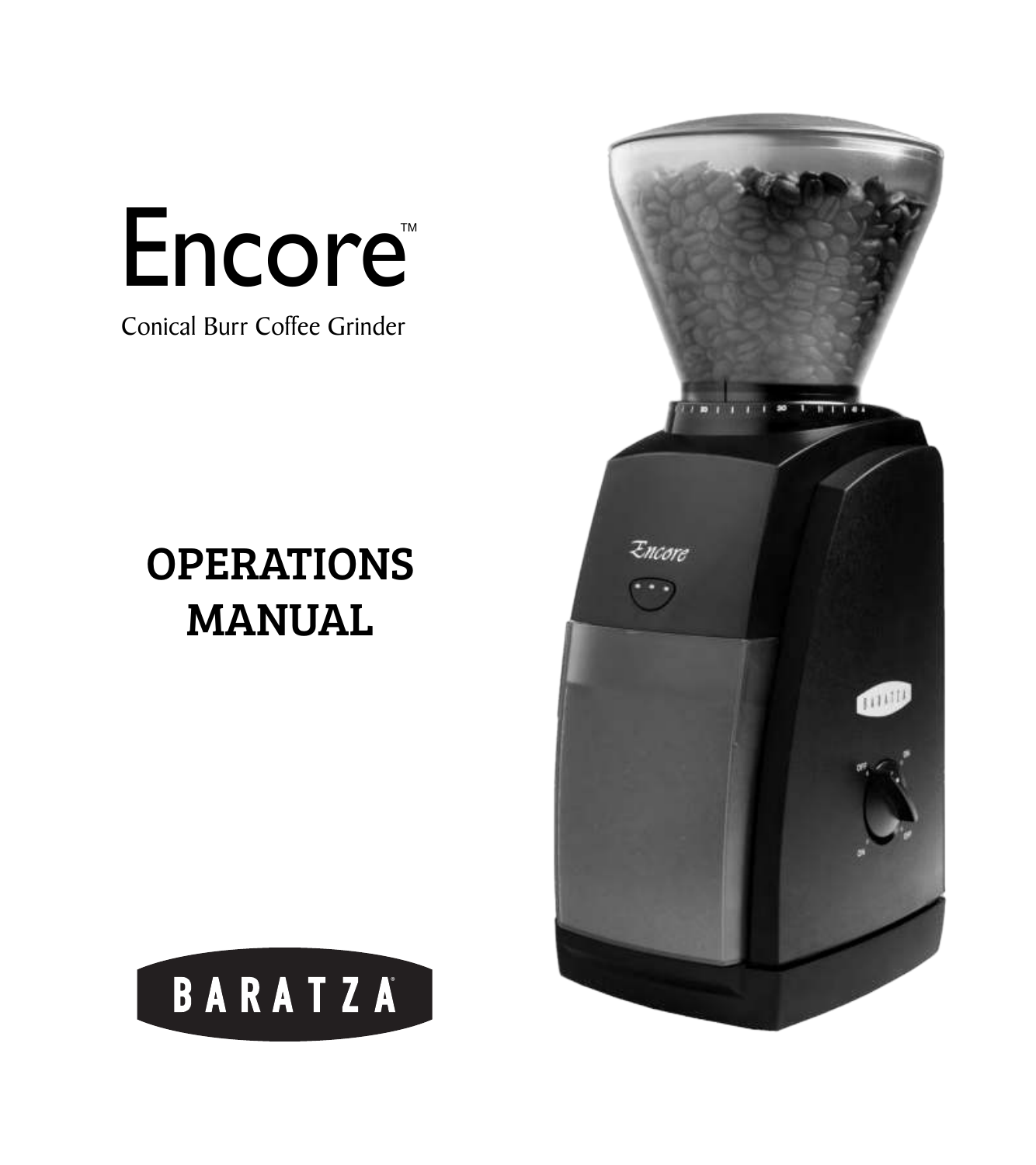Thank you for purchasing the Encore™ Conical Burr Coffee Grinder. With the Encore™, it's now easier than ever to make professional quality coffee.

Below are detailed descriptions of the features that make the Encore™ stand out from other grinders in its class.

#### Conical burrs

Manufactured in Europe, the Encore's ™40mm conical burrs will grind for any style of coffee. These conical burrs produce a consistent grind that is accurate and fine enough to produce Espresso, as well as any brew method you may choose. The hardened steel burrs are durable and will remain sharp for many years.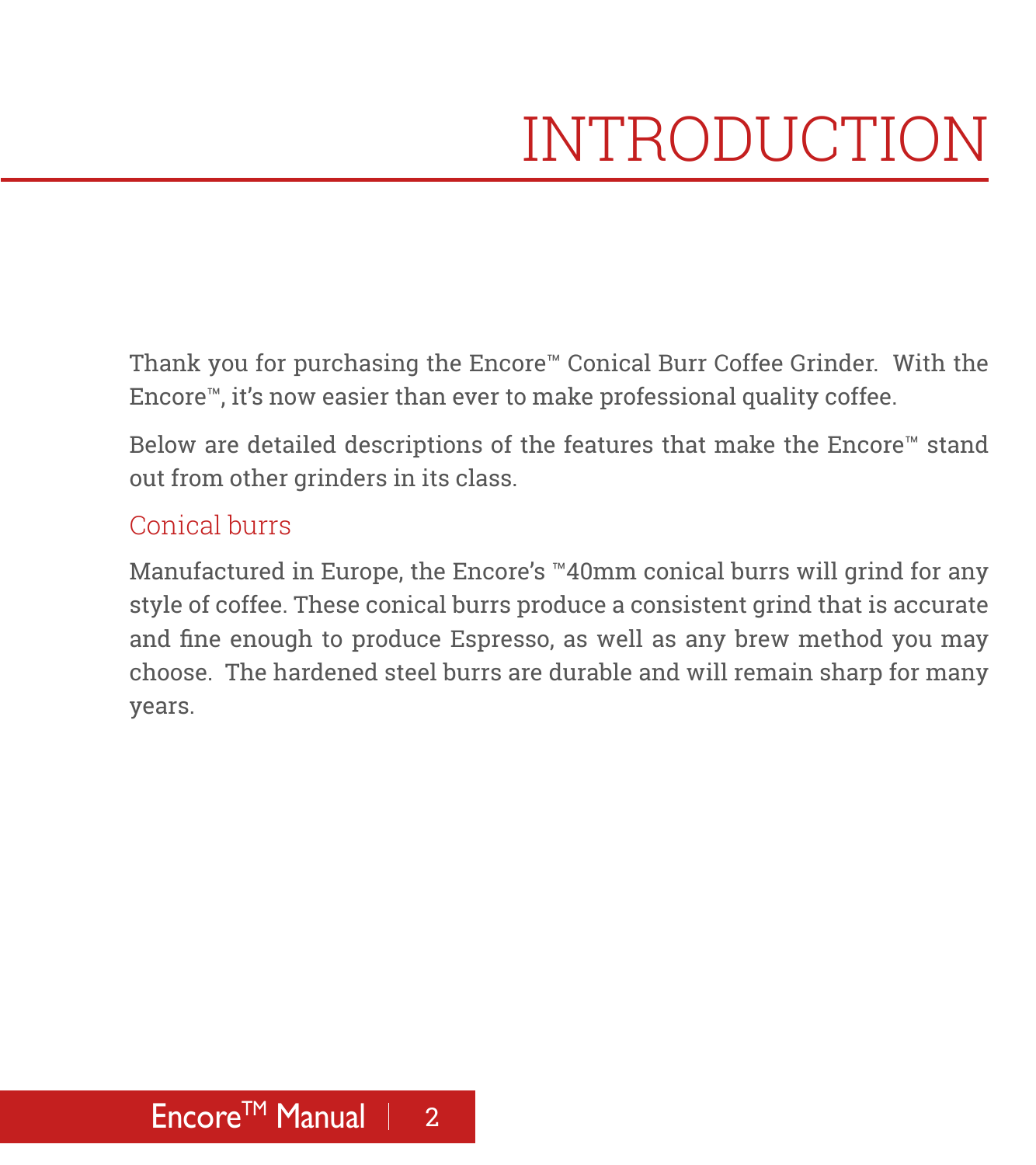# Encore

#### Grind Adjustment

The range of grind and accuracy of settings is truly impressive. The Encore<sup>™</sup> has 40 distinct settings to enable grinding from Espresso to French Press, with the simple turn of the hopper.

#### Efficient Motor

The Encore™ houses a powerful DC motor that produces more than four times the output with twice the efficiency of a standard AC motor found in most grinders in this class. The motor spins at less than one-third the speed, making it much quieter and lower in pitch. Extremely well-made, the motor is built to handle long-duty cycles. In addition, it possesses a thermal safety device that protects the motor from overheating and automatically resets once the motor cools.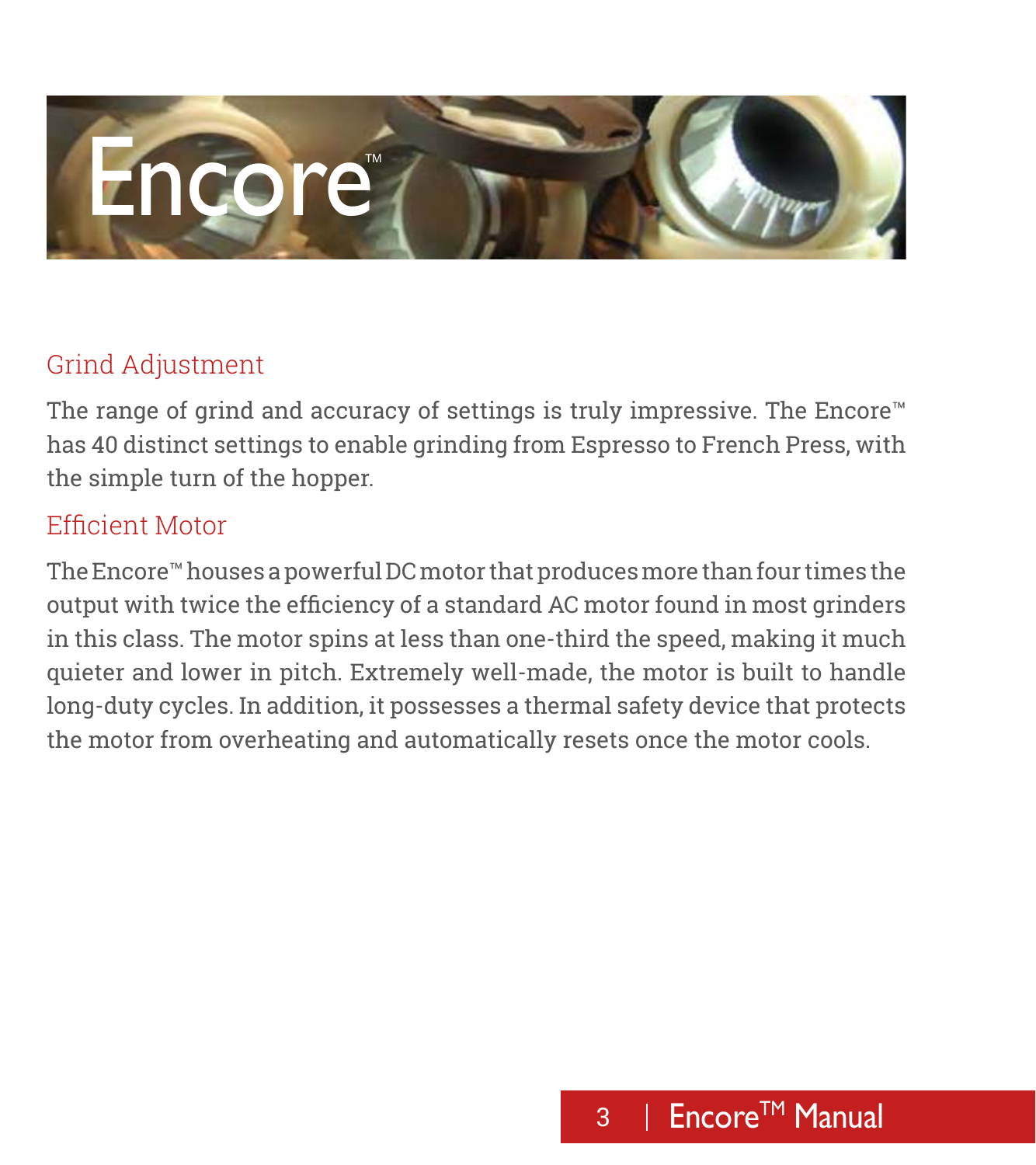### TABLE OF CONTENTS

| <b>INTRODUCTION</b>        | 2                        |
|----------------------------|--------------------------|
| TABLE OF CONTENTS          | $\overline{\mathcal{A}}$ |
| PARTS IDENTIFICATION       | $\sqrt{ }$               |
| SAFETY INFORMATION         | $\overline{7}$           |
| OPERATION                  | $\bigcirc$               |
| Setting the Grind Control  | $1 \cap$                 |
| Manual Switch Operation    | 11                       |
| Front Mounted Pulse Button | 12.                      |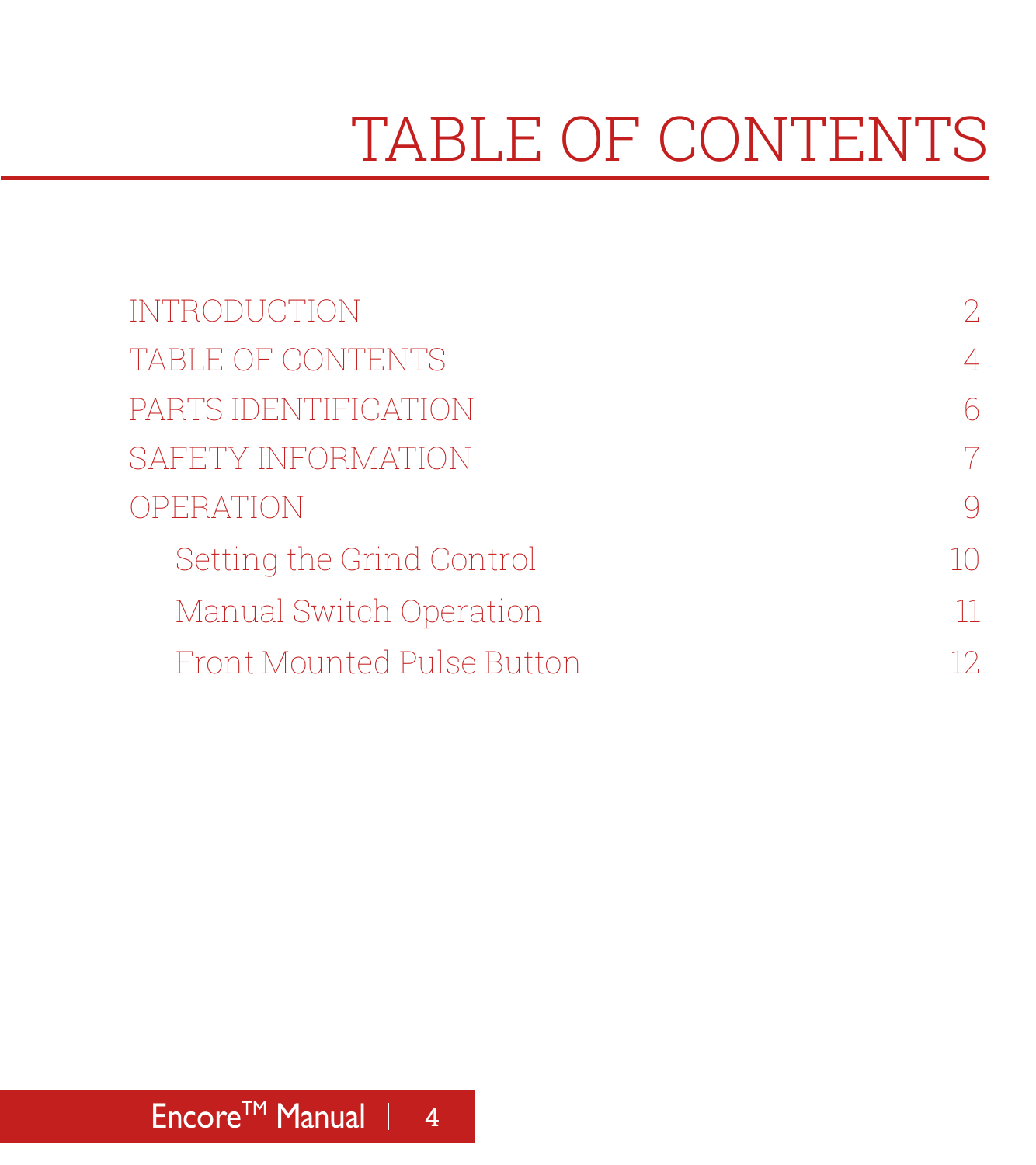#### CARE and CLEANING 13 Removing the Bean Hopper 13 Removing the Ring Burr 13 Cleaning the Grounds Bin, Hopper and Burrs 14 Replacing the Ring Burr 14 Replacing the Bean Hopper 15 Clearing a Clogged Grinder 16 Automatic Cleaning 16 WARRANTY and SERVICE 17 17

#### 5 | Encore™ Manual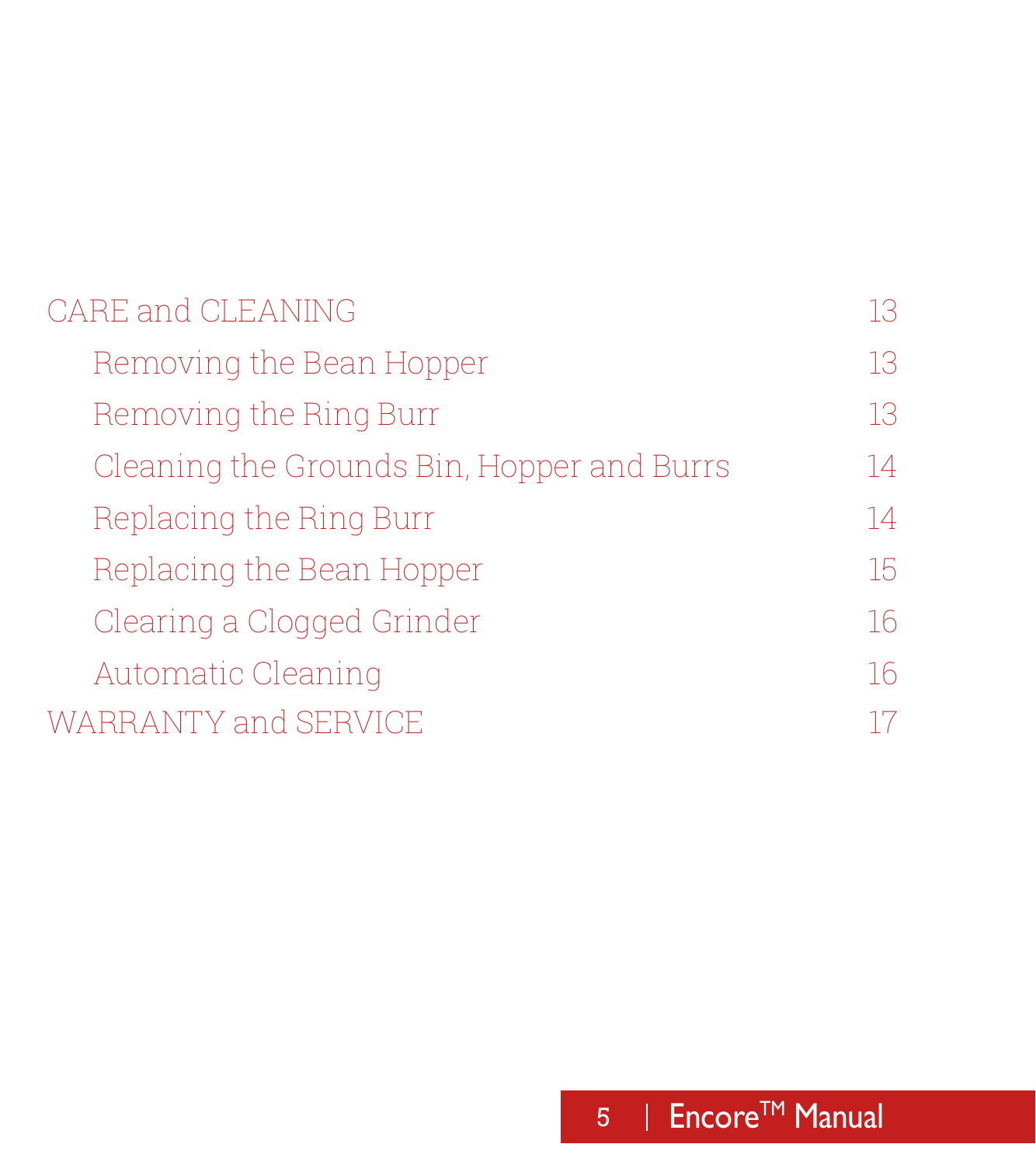### PARTS IDENTIFICATION





#### Encore<sup>™</sup> Manual | 6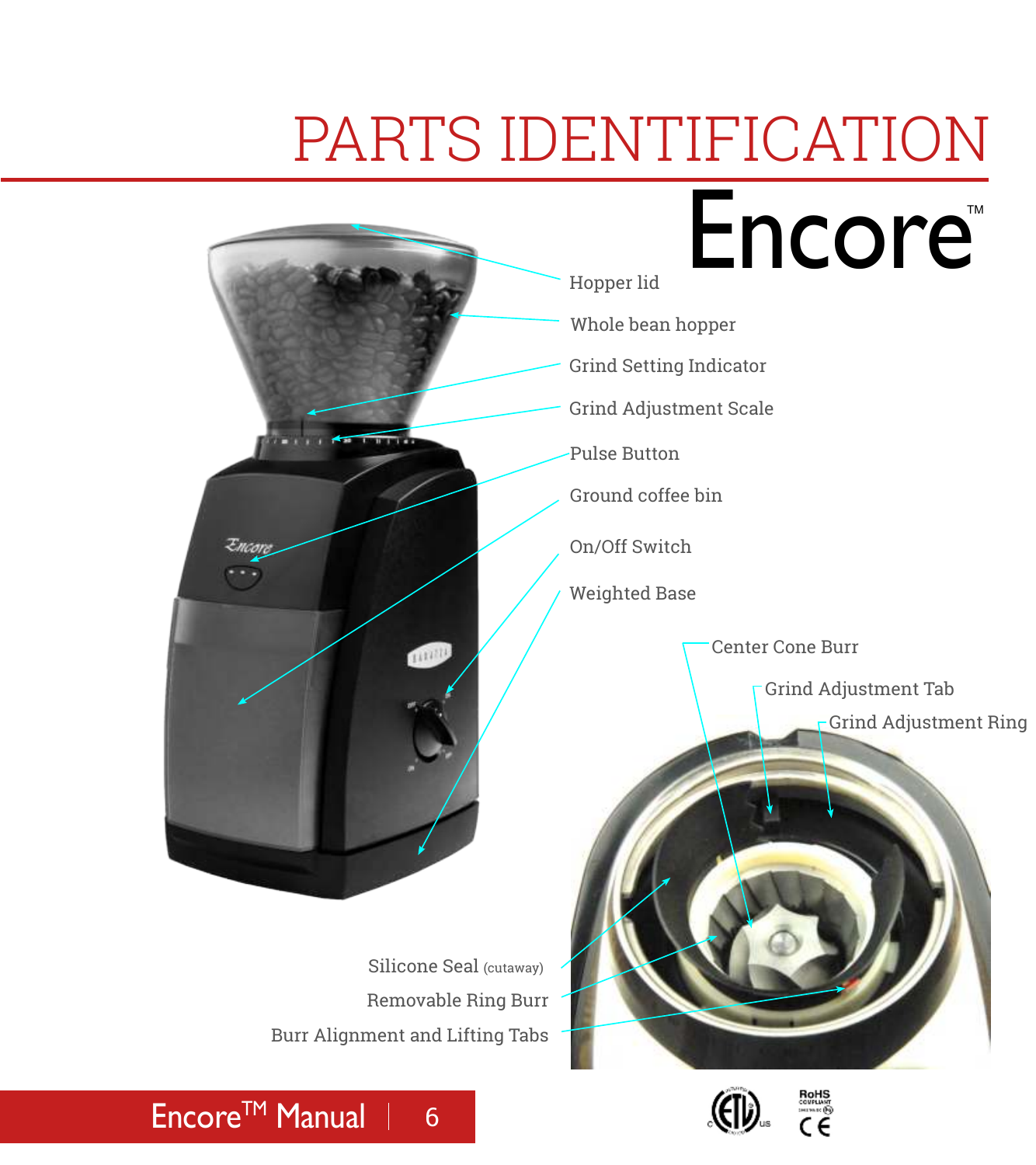### SAFETY INFORMATION

Please read the information below very carefully. It contains important safety information for this appliance. Please keep these instructions for future reference.

- ► Use only with AC current and the correct voltage (either 110v or 220- 240v). See the label on the base of the grinder to determine the correct voltage.
- ► Only clean the grinder housing with a dry or slightly damp cloth.
- ► Do not use this grinder for anything other than its intended use (i.e. grinding whole roasted coffee beans). Authorized for home and commercial use.
- ► Baratza will not accept any liability for damage or injury if the grinder is used other than for its intended purpose or is improperly operated or repaired. All warranty claims will be void.
- ► Disassemble your grinder only as directed in the Care and Cleaning Section of this manual. If you cannot remedy a malfunction, check www.baratza.com and visit our Troubleshooting page.
- ► Do not operate the grinder with a damaged cord or plug, or if the grinder malfunctions.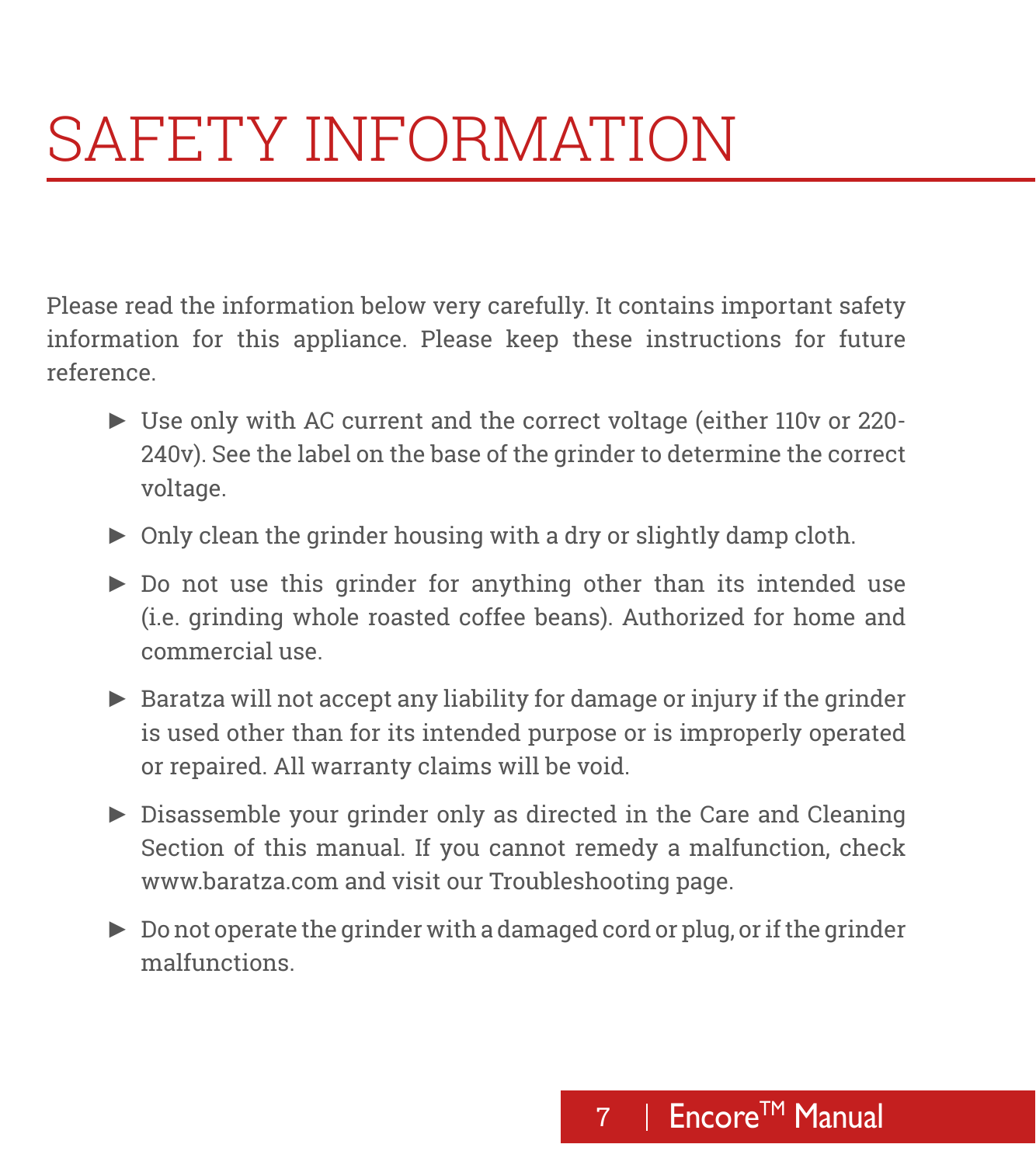

- ► Do not leave your grinder unattended while turned ON.
- ► Shut off and unplug the grinder from the electrical outlet when not in use and before cleaning.
- ► To unplug, grasp plug and remove from the outlet. Never pull on the cord.
- ► Keep your grinder out of the reach of children or mentally impaired individuals unless supervised.
- ► Do not immerse the grinder, plug or cord in water or any other liquid.

**CAUTION: ALWAYS unplug the electrical supply cord prior to cleaning the grinder.**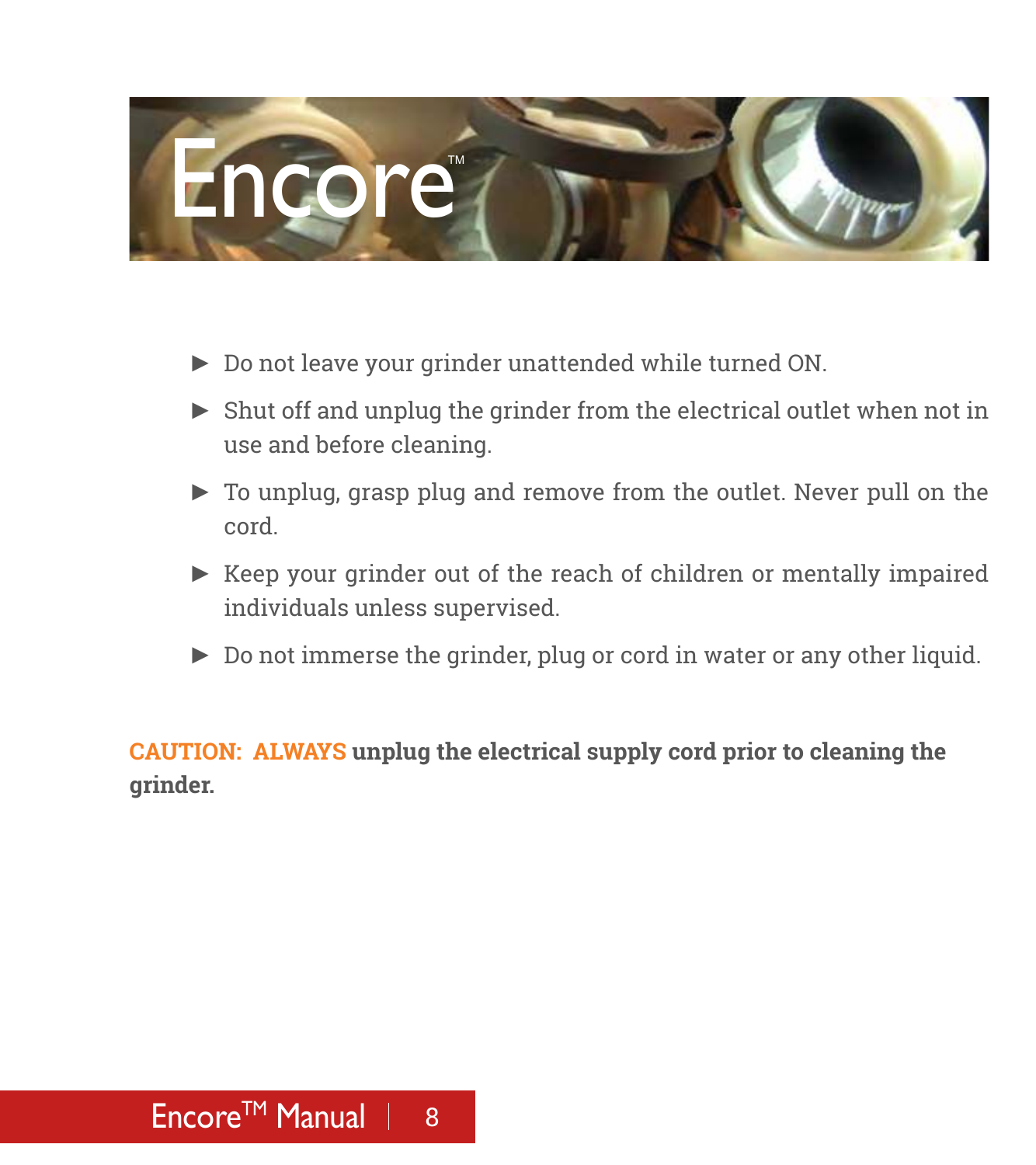### OPERATION

#### Before Using Your Grinder

Prior to using your Encore™ grinder for the first time you should wash the bean hopper and ground coffee bin in warm soapy water. See the section on Care and Cleaning for instruction on how to remove and reinstall these parts. There may be some rust on the burrs when you receive your grinder. This is normal and will disappear after a small amount of coffee has been ground. To remove the rust and season the burrs, grind 1/4 pound of coffee and discard.

#### Initial Operation

Place the Encore<sup>™</sup> on a level surface and plug into a correct voltage, AC outlet only. Remove the lid from the hopper by lifting off. Pour the desired quantity of roasted whole coffee beans into the hopper up to a maximum of 8 oz. Replace the lid. Ensure the ground coffee bin is fully inserted.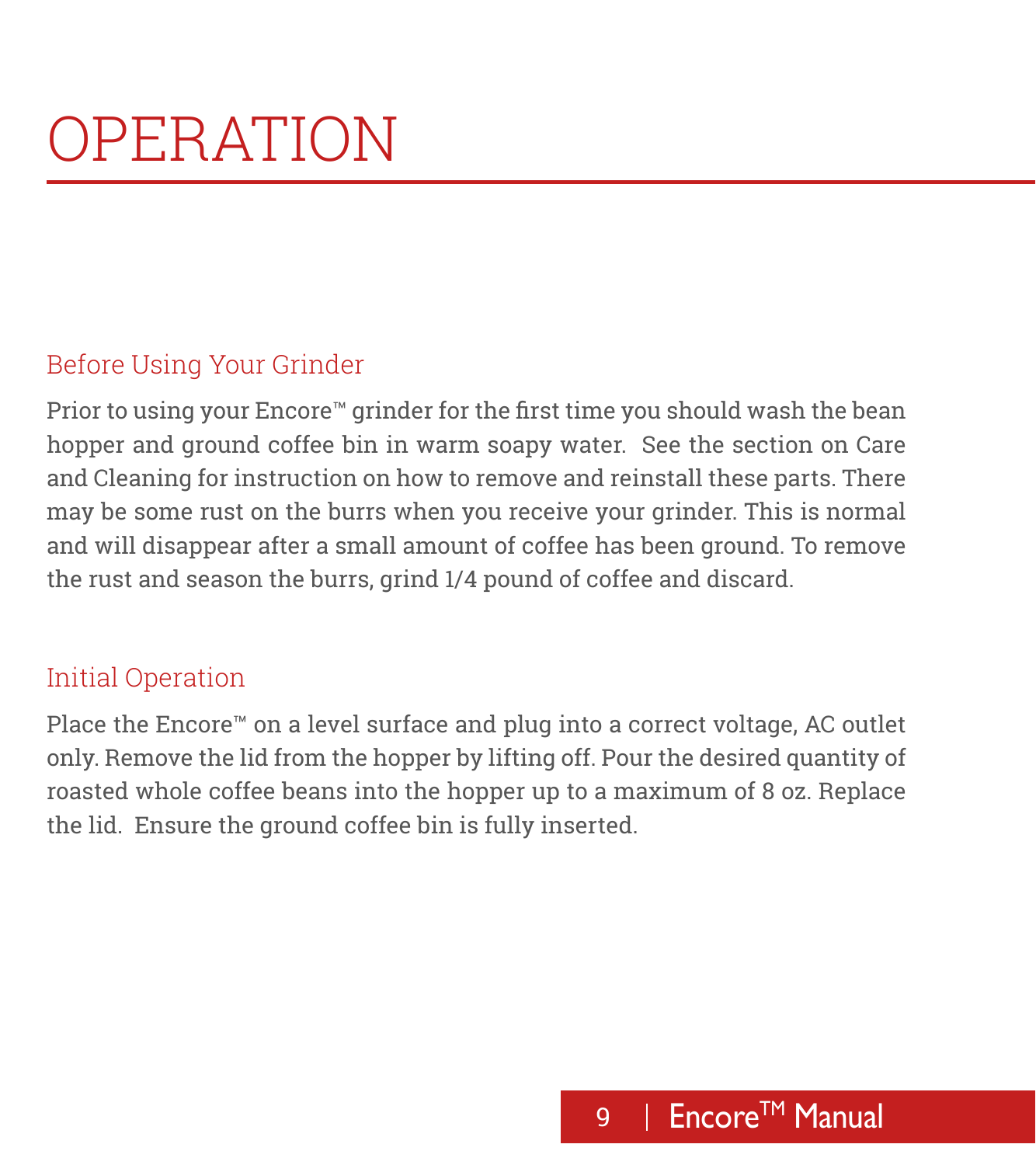#### Setting the Grind Control

Slowly rotate the bean hopper clockwise or counter clockwise to align the indicator on the bean hopper with the desired number setting on the grind scale. (Lower number=smaller particle size) Select the correct grind for the brew process you are using.



Turning the hopper to the right (counter-clockwise) produces a bigger particle size and left (clockwise) produces a smaller particle size.

The settings shown in the table below can be used as a general guideline. The actual grind size for a particular setting will vary depending on many factors including: degree of roast (light vs. dark), freshness, humidity, type of bean, oil content, etc. With use, you will determine the setting that is right for your taste, brewing style and your favorite beans.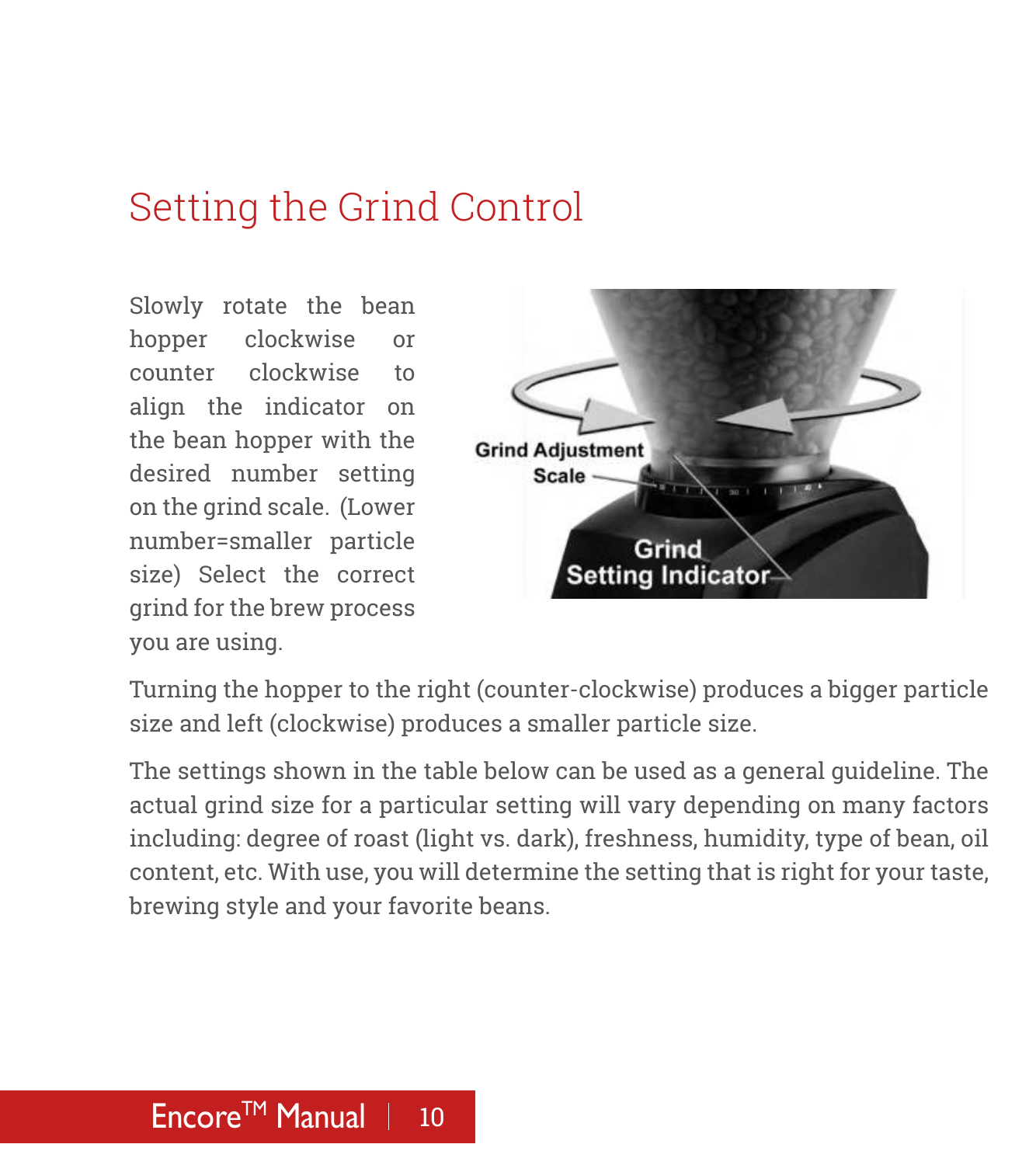| <b>Espresso</b> | <b>Drip and Pourover</b> | <b>Full Immersion</b> |
|-----------------|--------------------------|-----------------------|
| 2-6             | Brewer 13-14             | AeroPress 8-11        |
|                 | V60 13-14                | Siphon 14             |
|                 | <b>Chemex 20-21</b>      | French Press 30-32    |

#### **Note:**

Partially ground coffee beans may remain between the burrs after the grinder is turned off. When making ANY grind adjustments, the grinder must be running.

#### Manual Switch Operation

You may rotate the On/Off switch clockwise or counter clockwise from any position without damaging it.

The quantity of ground coffee you need depends on the type of bean, coarseness of the grind, brewing method and personal taste.

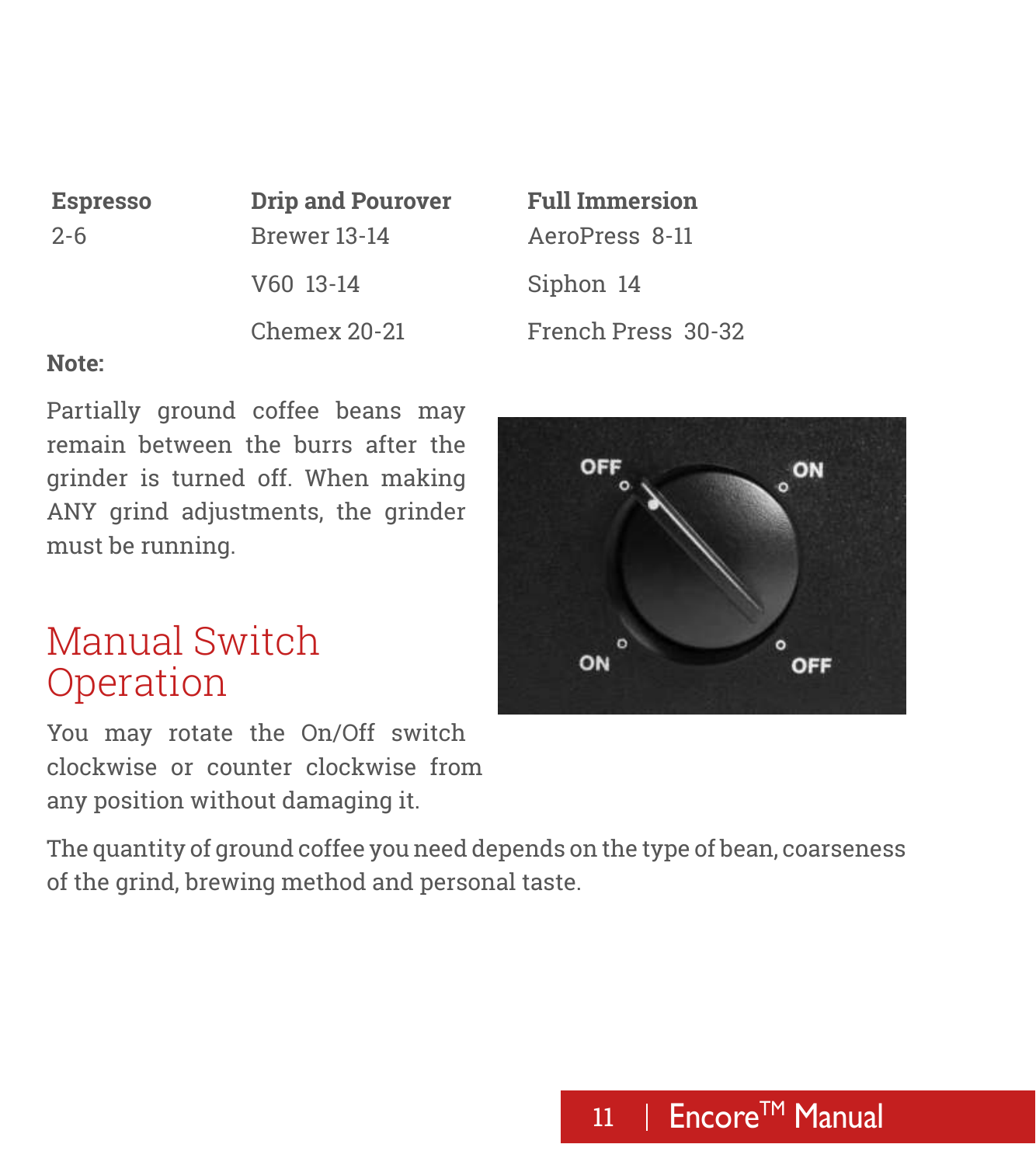#### Front Mounted Pulse Button

For short duration grinding, the Encore™ is equipped with a front mounted pulse button. It can be used for grinding directly into an espressobrewing basket. Remove the grounds bin and position the espresso- basket inside the grinder directly below the pulse button (see photo). Push and hold the pulse button to grind. Grinding will stop when the button is released.



#### **Note:**

It is important that the espresso basket is held below the discharge chute so the coffee powder can fall freely into the basket. Holding the basket up tight to the discharge chute will cause coffee to back up and jam your grinder.

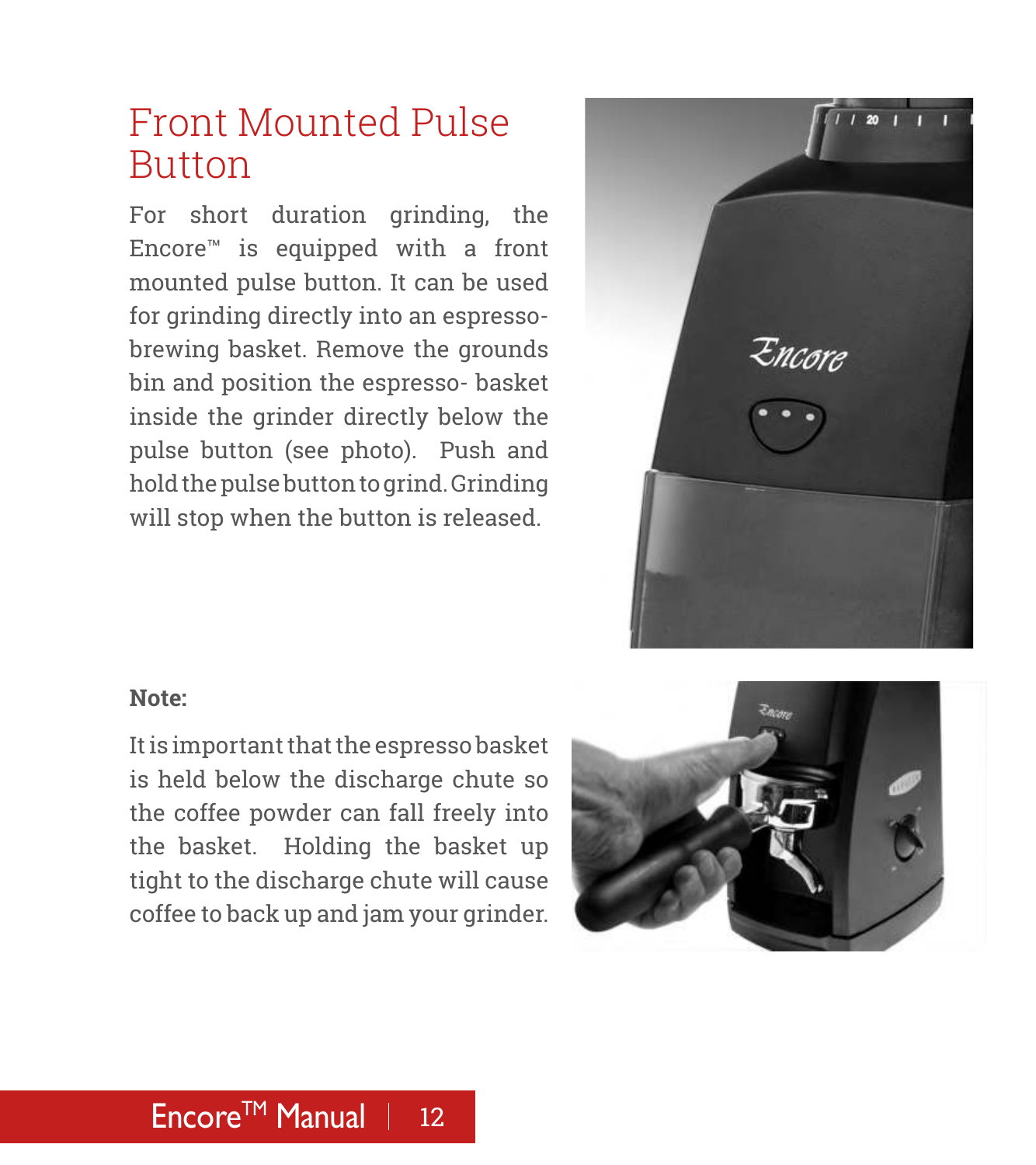### CARE and CLEANING

#### Removing the Bean Hopper

Remove all beans from the hopper then press the front mounted pulse button to run any remaining beans through the grinder. Remove the plug from the power outlet. Remove the hopper by rotating it counterclockwise until it stops, and then lift the bean hopper off of the grinder housing.

#### Removing the Ring Burr

Pull the silicone seal off the top of the Ring Burr. Remove the ring burr by lifting it straight up out of the grinder by the lifting tabs. If the burr does not lift out, ensure that the grind adjustment ring is turned fully counterclockwise.

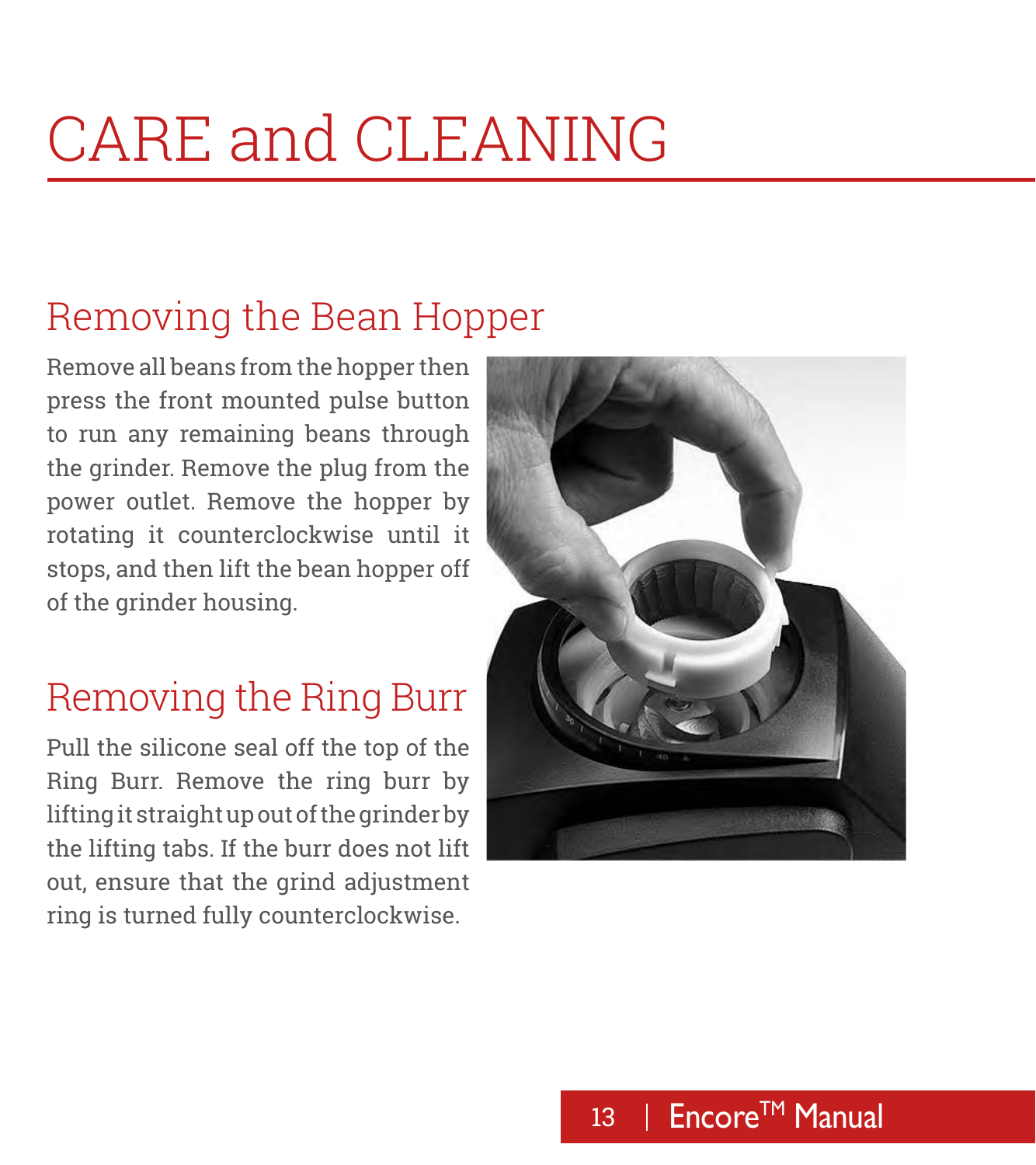#### Cleaning the Grounds Bin, Hopper and Burrs

Wash the grounds bin, hopper, and the hopper lid in warm soapy water, then rinse and dry.

If the grinder is used daily, the burrs (steel or ceramic) should be cleaned at least every few months using tablets (see below for Automatic Cleaning) or with a stiff brush. Proper cleaning enables the burrs to achieve the most consistent grind possible. Cleaning also removes some coffee oils, which will stale and degrade the flavor of the ground coffee.

#### **Caution**

Do not put the bean hopper, hopper lid, ground coffee bin, or PortaHolder in the dishwasher. Hand wash only. Do not immerse the grinder housing in water. Do NOT wash the burrs with water.

#### Replacing the Ring Burr

Ensure that the black adjustment ring is rotated counterclockwise as

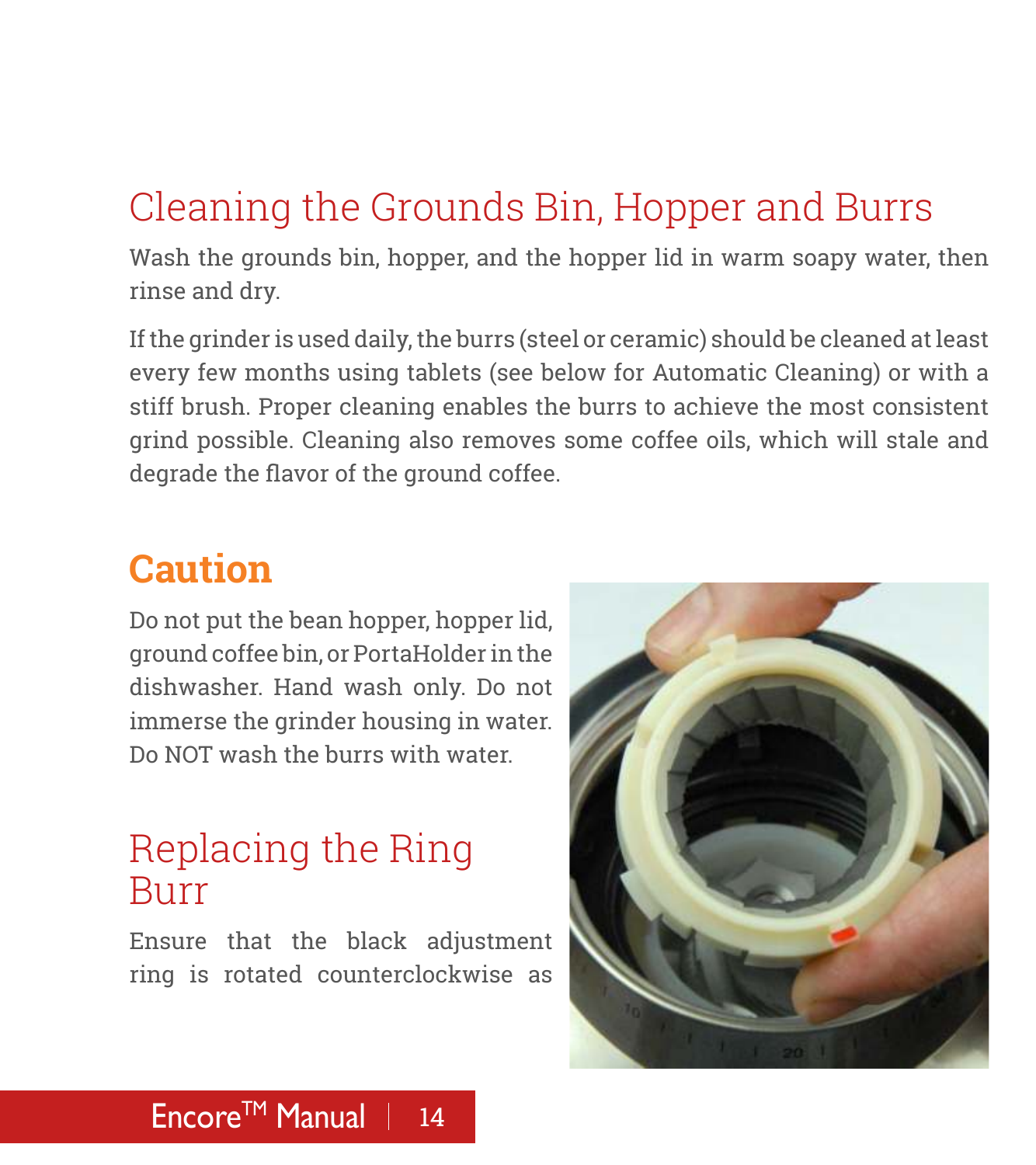far as it will go. Replace the burr by lining up the red tab on the burr with the rectangular cutout on the black adjustment ring. Wiggle and push down firmly on the ring burr to ensure that it seats properly. After replacing the burr, replace the silicone seal by lining up the two slots in the silicone seal with the small tabs on the top of the ring burr and slide the seal onto the ring burr.



#### Replacing the Bean Hopper

To replace the bean hopper, line up the two small tabs on the base of the hopper with their respective slots in the top of the grinder housing and insert the hopper into the grinder. Once the hopper is in place, rotate it clockwise.



15 | Encore™ Manual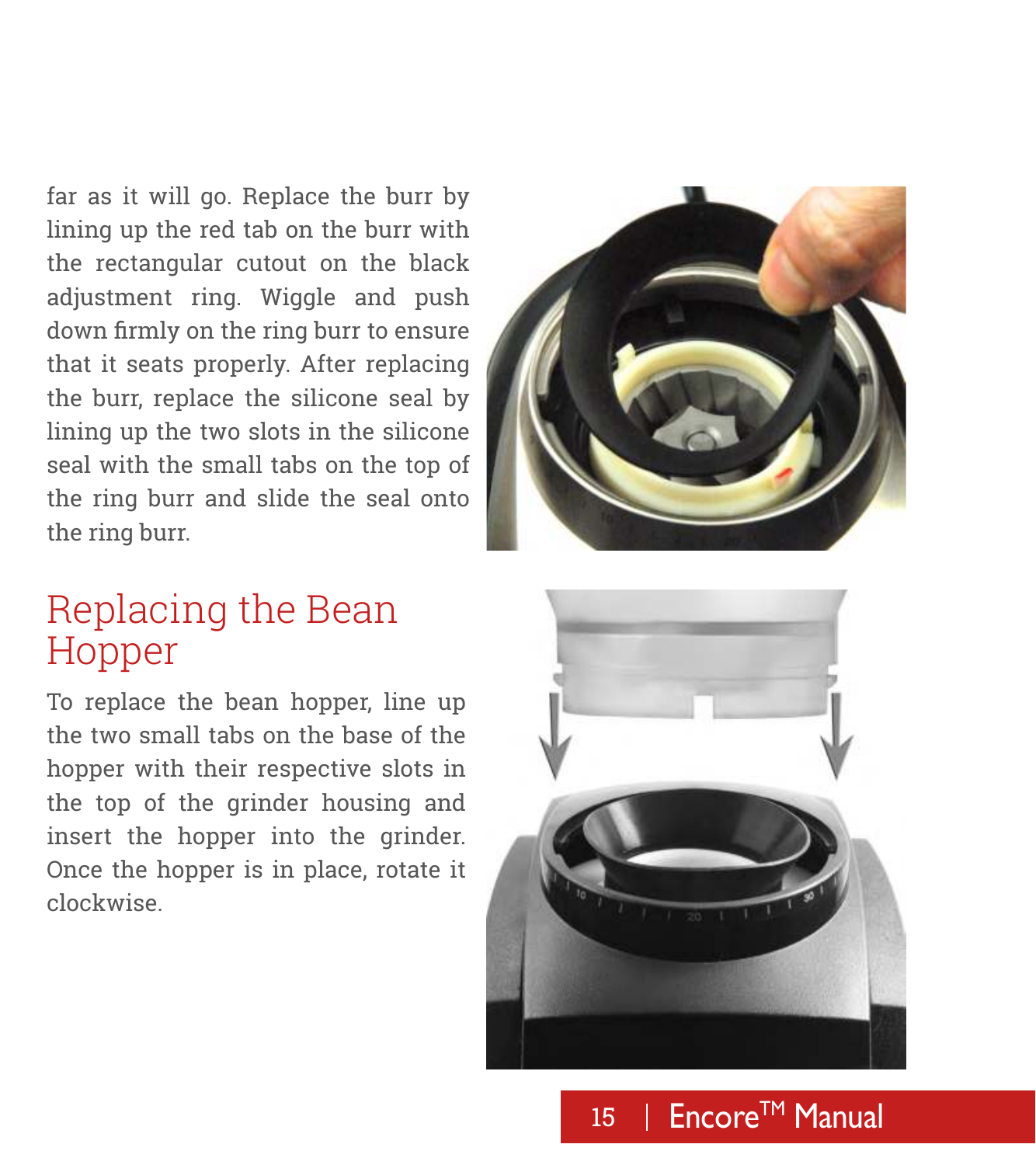#### Clearing a Clogged Grinder

If your grinder is not dispensing coffee normally, it could be clogged with coffee powder. This can happen if the grounds bin or portafilter are allowed to overfill and ground coffee gets backed up into the grounds chute and grinding chamber. It can also happen with the buildup of coffee powder over time.

#### Automatic Cleaning

A thorough, fast, and easy cleaning can be accomplished using Full Circle(tm) biodegradable grinder cleaning tablets. Full Circle tablets are designed to dislodge coffee particles and absorb and remove odors and coffee oil residue. Remove all beans from the hopper and run the grinder to remove any beans inside. Place the recommended amount of Grindz into the empty grinder hopper. Adjust the grind setting to 30, insert the grounds bin and use the pulse button to run the grinder. Grind all of the tablets into the bin. Once complete, we recommend grinding approximately 30g coffee to remove any tablet residue. Discard the ground tablets/coffee. For information on Full Circle cleaning tablets, go to www.urnex.com.

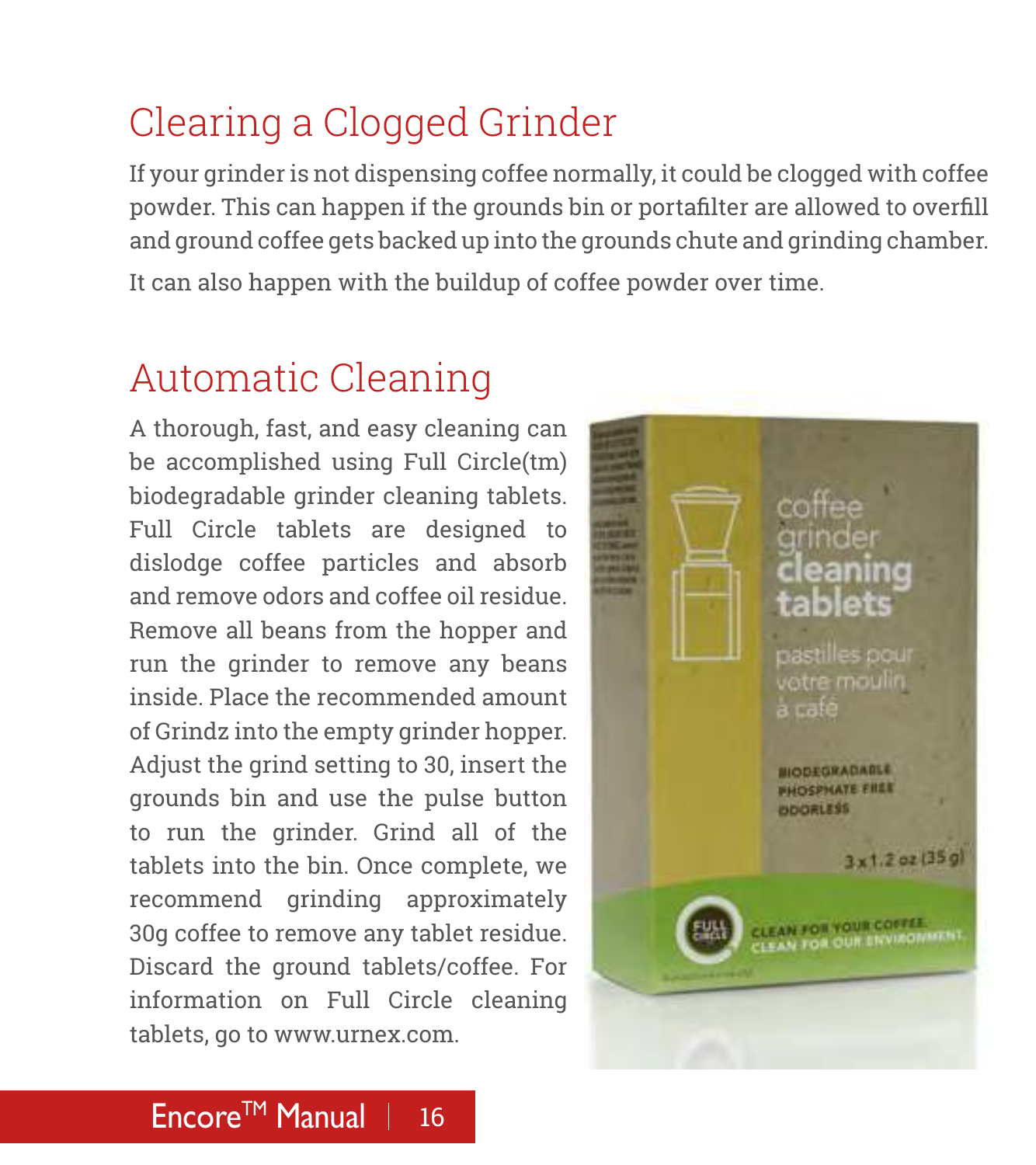### WARRANTY and SERVICE

#### U.S. and Canadian Warranty Information

Limited Warranty for Baratza Grinders is 1 year from the original date of purchase. This warranty covers all defects in materials and workmanship (parts and labor) including free ground transportation to and from our repair facility within the US and Canada. This warranty does not apply to: improper use, lack of cleaning, abuse, normal wear and tear, lack of proper adjustment, foreign objects (stones, screws, etc.) in the beans, or uses outside the intended use of grinding whole roasted coffee beans. If your grinder fails within one year, email support@baratza.com or call 425-641-1245. For additional warranty, support, or troubleshooting information, go to www.baratza.com.

#### International Warranty Information

For all countries outside the US and Canada, the warranty, support and service is provided by the International Retailer you purchased from. To find a retailer near you go to http://www.baratza.com/retailers/international.

#### Proof of Purchase and Product Registration

You can register your grinder at www.baratza.com. Registration will enable us to contact you in the unlikely event of a product safety notification and assist us in complying with the provisions of the Consumer Product Safety Act. The serial number is located on the bottom of the grinders. Please keep your sales receipt that shows the date of purchase.

#### For Repairs or Questions

Email: support@baratza.com

For Parts and Information go to: www.baratza.com